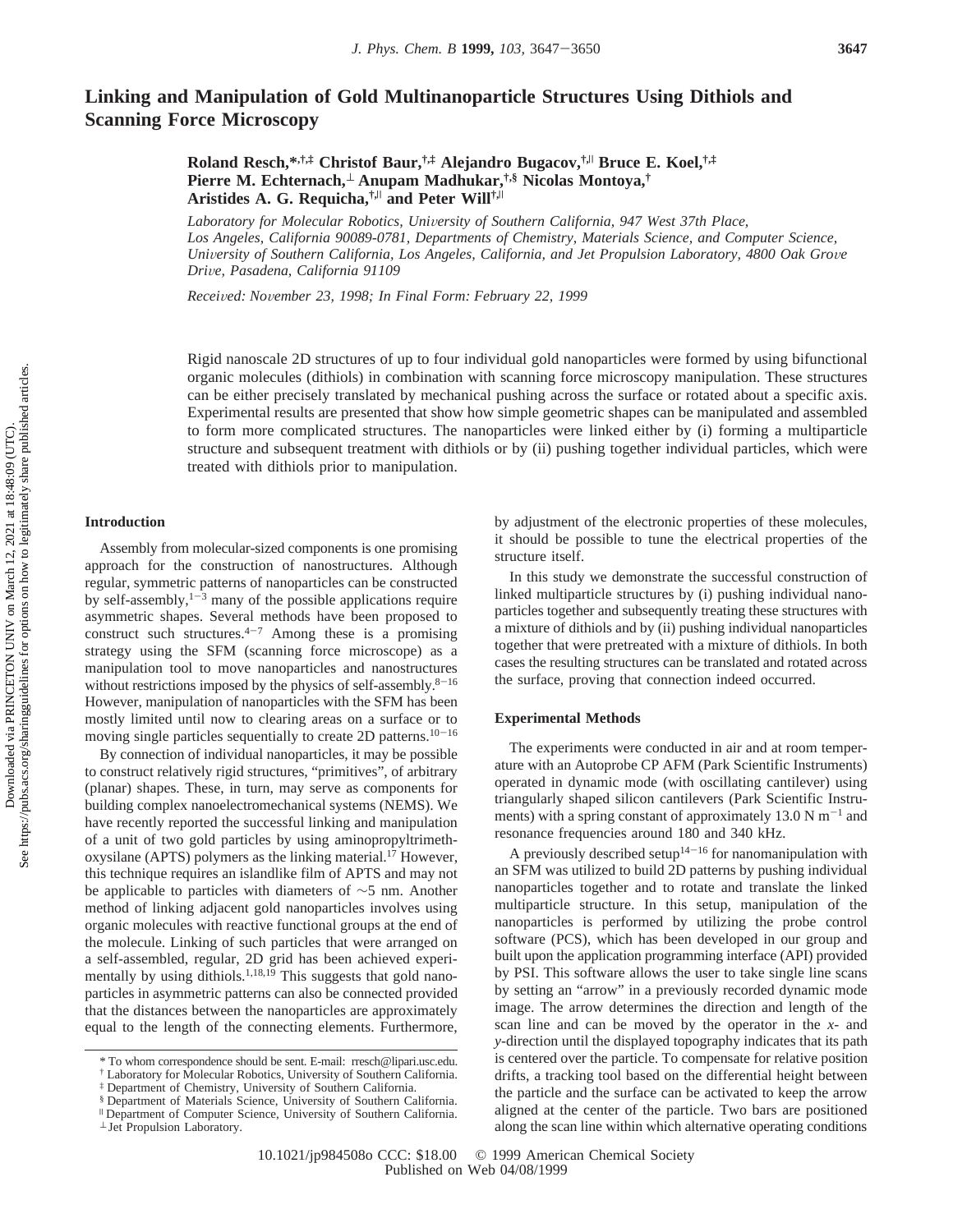of the SFM, and therefore the "start" and "end" points of the manipulation, can be selected. In the experiments described in this work the feedback was turned off just before the tip was scanned across the particle and switched back on after reaching the desired lateral position. Once the tip hits the particle (with the feedback turned off), the oscillation of the cantilever breaks down and the tip climbs up on the particle until a particular deflection (loading force) of the cantilever occurs. At this point, the force at the tip generated by the cantilever overcomes the adhesive force of the particle at the substrate and the particle is pushed. The cantilever was driven at the low frequency because studies of the tip-sample distance in dynamic force microscopy revealed that the tip is much closer to the surface when operating at the lower frequency.20 Therefore, the cantilever deflection needed to successfully push a particle can be achieved under the best imaging conditions just by switching the feedback off.15,16

The sample was prepared by depositing gold colloidal particles (EM.GC15; Ted Pella Inc.) with a diameter of 27 nm from aqueous solutions on a silicon/gold grid that had been previously treated with poly-L-lysine. Prior to deposition of the nanoparticles, the grid was successively rinsed with deionized water, acetone, and methanol. The use of the grid was necessary to return to the desired, assembled nanostructures, which were built prior to dipping the sample into dithiol solution.

A dithiol coating of the nanoparticles was prepared by dipping the sample into a dilute solution of the dithiols in ethanol (containing 1.0 mM 1,6-hexanedithiol, 1.0 mM 1,8-octanedithiol, and 1.0 mM 1,9-nonanedithiol, all commercially available from Aldrich) for 18 h, followed by rinsing with ethanol and drying with nitrogen gas. The coated nanoparticles and nanostructures were then manipulated by using SFM.

#### **Results and Discussion**

Two procedures were used to achieve and prove linkage between nanoparticles in the nanostructures assembled by SFM manipulation. The first procedure involved pushing of arbitrarily deposited nanoparticles in order to form the desired structure and subsequent treatment with dithiol solution. Manipulation of the (now) linked structures completed this procedure. The second procedure involved dithiol treatment of arbitrarily deposited nanoparticles, before any manipulation, and then subsequent pushing of the dithiolated nanoparticles to form linked nanostructures upon contact of the nanoparticles. Again, manipulation of the linked structures completed this procedure.

The sequence of top-view images in Figure 1 reveals the construction of a three-particle structure and its successful manipulation as a unit utilizing procedure 1. The scan area in all images is 800 nm  $\times$  800 nm. Figure 1A shows the topography of a region of the sample before manipulation. Three particles with a diameter of approximately 27 nm and marked with the numbers 1, 2, and 3 can be observed. Figure 1B records the pushing of particle 2 against particle 3. To show that no connection occurs by simple contact between the two particles, particle 2 was pushed away from particle 3 afterward as displayed in Figure 1C. Following the subsequent pushing of particle 1 and particle 2, Figure 1D shows the resulting threeparticle unit. The two-particle unit consisting of particles 4 and 5 was assembled previously from individual particles.

After construction of the multiparticle structures, the sample was treated with the dithiol solution. The use of a silicon/gold grid as substrate enabled us to image the same sample position as that used for the assembly processes in order to study the effect of the dithiol treatment on the multiparticle structure. Parts



**Figure 1.** (A-H) Sequence of 800 nm  $\times$  800 nm SFM images showing the manipulation of a three-particle structure built of three individual gold particles marked as  $1,3,2$  and the two-particle unit  $4,5$  (A-D) before and after treatment (E-H) with dithiols. Part A shows an SFM image of the surface area before manipulation, and parts B-D show the SFM images recording the construction of the three-particle unit 1,3,2. Parts E and F display the successful manipulation of the twoparticle unit 4,5, while parts G and H record the successful manipulation of the three-particle structure 1,3,2 after linking of the structures with dithiols.

E and F of Figure 1 record the successful rotation of the twoparticle structure, while parts G and H of Figure 1 display successful rotation of the three-particle unit. Prior to the dithiol treatment the particles could easily be separated (Figure 1C), whereas after treatment the composite structure can be manipulated. This clearly shows that linkage due to the dithiol molecules occurred. This is further supported by experiments showing that the nanoparticles used in this study can be transferred from an aqueous phase to an organic phase (toluene or hexane). The Au colloids are nominally capped by a chlorine shell. While both phases with the organic phase containing 1-dodecanethiol (laurylmercaptan C12H25SH) or 1-dodecylamine (laurylamine  $C_{12}H_{25}NH_2$ ) are stirred, this shell is displaced by the formation of an uncharged alkane shell around the particles that transfers them to the organic phase.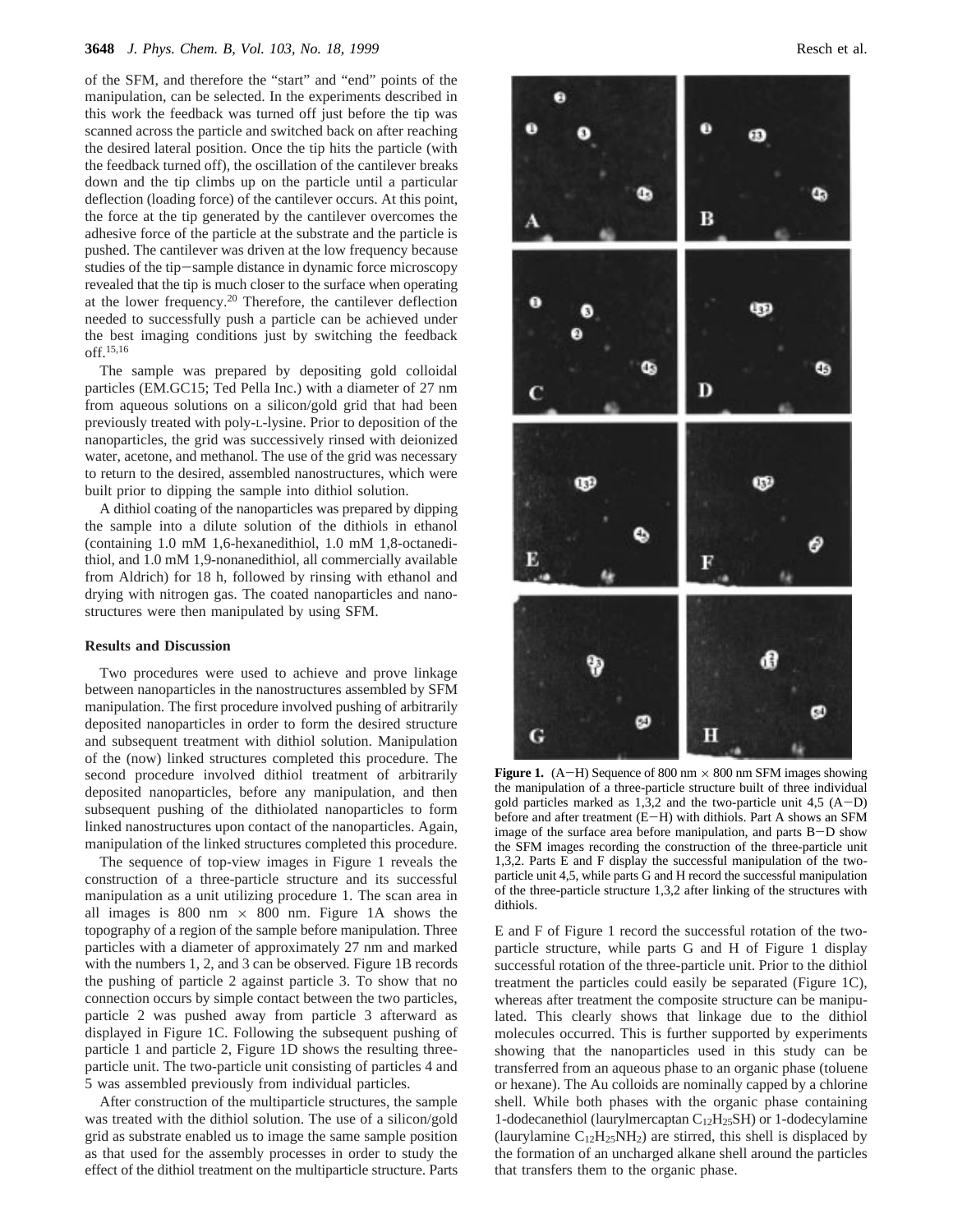

**Figure 2.** (A-H) Sequence of 800 nm  $\times$  800 nm SFM images showing the construction of a ringlike structure by manipulating single particle 3, two two-particle units 5,6 and 7,8, and three-particle unit 1,2,4. The multiparticle units were formed and linked with single gold cluster covered with dithiols before manipulation.

The strategy of creating a multiparticle structure first and subsequently treating it with dithiol solution resulted in linkage of the structures. The next set of experiments answers the question affirmatively, whether individual nanoparticles first treated with dithiol solution can be linked by subsequent nanomanipulation too (procedure 2). The series of images in Figure 2 shows the successful linkage and manipulation of two two-particle units and one three-particle unit into a larger structure. The scan area in all images is 800 nm  $\times$  800 nm. Figure 2A displays the surface area before manipulation. Six individual particles marked by numbers  $1-6$  and one previously assembled two-particle unit marked by numbers 7 and 8 can be observed. Following several manipulation steps Figure 2B records the construction of a triangular unit (1,4,2) and a second two-particle unit (5,6). Figure 2C displays the result of pushing the trimer horizontally to the left and the individual nanoparticle 3 to the right. Following several manipulation steps including translation and rotation of trimer 1,4,2 and dimer 5,6 recorded in parts D and E of Figure 2, parts F and G of Figure 2 illustrate



**Figure 3.**  $(A-D)$  Sequence of 800 nm  $\times$  800 nm SFM images. Parts A and B show the manipulation of a three-particle line of particles attached to each other with dithiols, while parts C and D display the manipulation of a diamond-shaped four-particle structure.

the precision of the manipulation process. A close look in parts G and H of Figure 2 reveals that the trimer and the single nanoparticle displayed in Figure 2g are each translated only a couple of nanometers, resulting in the asymmetric, ringlike structure recorded in Figure 2h. A subsequent attempt to move the whole structure (not shown) failed and resulted in the separation of the trimer, the two dimers, and the single nanoparticle. Since the diameter of the particles is around 27 nm and the chain length of the dithiols used in this study varies between approximately 1.3 and 1.8 nm, it is not surprising that only structures with a small number of particles can be translated as a whole.

The ability to manipulate composite structures depends also on the geometry of the structures. Besides a two-particle unit, trimers shaped like a bow and a triangle could be translated. Figure 3 reveals that it is also possible to manipulate a trimer shaped as a line and a four-particle unit shaped as a diamond. Figure 3B records the rotation of the three-particle line 1,2,3 of Figure 3A. However, the four-particle line 4,5,6,7 could not be rotated as whole, resulting in fragments of two two-particle units (not shown). A single nanoparticle could also be separated from a line of three particles by choosing certain pushing angles. In contrast to the four-particle line in parts A and B of Figure 3, the four-particle unit 1,2,3,4 shaped like a diamond displayed in Figure 3C could be translated and rotated, as recorded in Figure 3D. The particle interactions in the triangle- and diamondlike units stabilized the units significantly, as one might expect from elementary, structural considerations.

## **Conclusions**

The results presented here significantly extend the previously reported capabilities for the manipulation of nanoparticles using the tip of a scanning force microscope under ambient conditions. Multiparticle nanoscale 2-D patterns can be assembled from single gold nanoparticles and connected by using doublefunctional organic molecules (dithiols). The resulting structures can be precisely translated by mechanical pushing of these across the surface; they can be rotated about a specific axis, and they